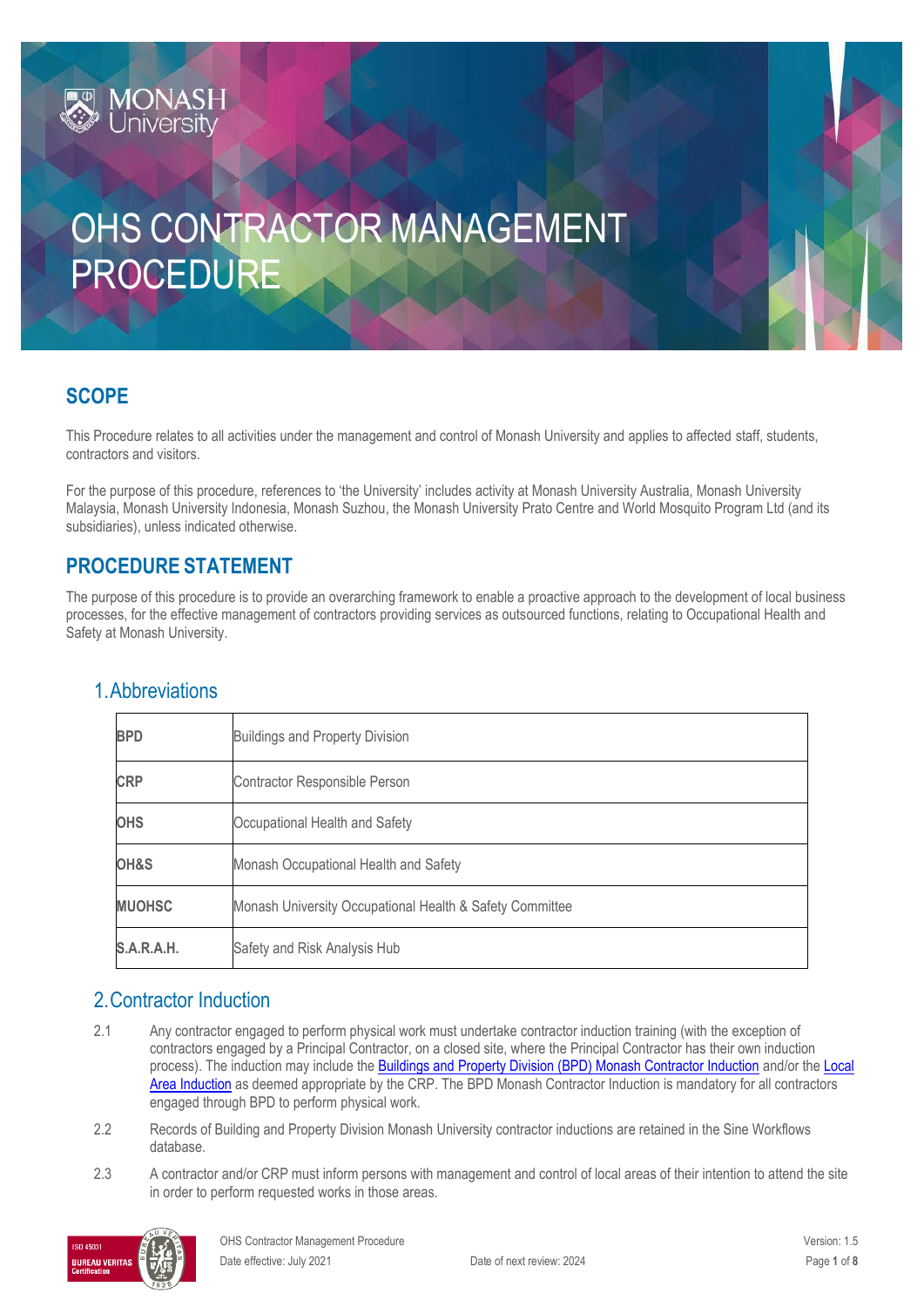- 2.4 Those persons must then determine if the contractor requires specific local area induction based on:
	- The type of work to be performed;
	- The location in which the work is to be performed (e.g. high-risk areas);
	- The level of supervision provided (i.e. contractors working unsupervised must receive a local area induction).
- 2.5 Local area induction must be recorded using the Contractors and Visitors [Local Area Induction Checklist.](https://www.monash.edu/__data/assets/word_doc/0011/122897/induct-contractor-visitor.docx)
- 2.6 Records of local induction must be maintained by the local area.

# 3.Contractor Management Components

#### 3.1 Setting Expectation

- 3.1.1 Contractors need to be made aware of Monash University's expectations with regard to OHS and any specific OHS requirements, such as Permit to Work.
- 3.1.2 Expectations that are set should:
	- Serve a genuine OHS purpose;
	- Reflect the risk reduction benefit of the expectation versus the workload burden for the contractor and/or Monash University.

#### 3.2 Tender

3.2.1 General requirements of contractors with regard to OHS must be included in tender documentation in order that the contractor can factor them into any quotation.

#### 3.3 Contract

3.3.1 Any requirements of contractors should be included in the works contract in order that the contractor can be held accountable for them.

#### 3.4 Meetings

- 3.4.1 Any requirements set out for the contractor should be reiterated during meetings with the contractor and clarified, if necessary.
- 3.4.2 Any job specific requirements that arise should also be raised at the meeting and minutes of the meeting documented.

#### 3.5 Website

- 3.5.1 Information with regard to general expectations of contractors, should be included in the Buildings and Property Division (BPD) Contractor Website.
- 3.6 Contractor Induction (General)
	- 3.6.1 Information with regard to general expectations of contractors must be included in the Monash University Contractor Induction package.
- 3.7 Contractor Induction (Local)
	- 3.7.1 Information with regard to any local expectations of contractors should be included in the Monash University Local Contractor Induction.

## 4.Information Exchange

- 4.1 Information exchange involves the consideration of:
	- The OHS related information the contractor requires from Monash University;
	- The site specific OHS related information Monash University requires from the contractor; and
	- For what purpose it will be used.

#### 4.2 Scoping Works

- 4.2.1 Prior to works being scoped/commencing, the CRP must provide all known information to contractors on significant matters that have the potential to impact their health and safety.
- 4.2.2 This information may relate to the specifics of the job, general work environment, Monash University infrastructure, or known areas of high risk, such as:

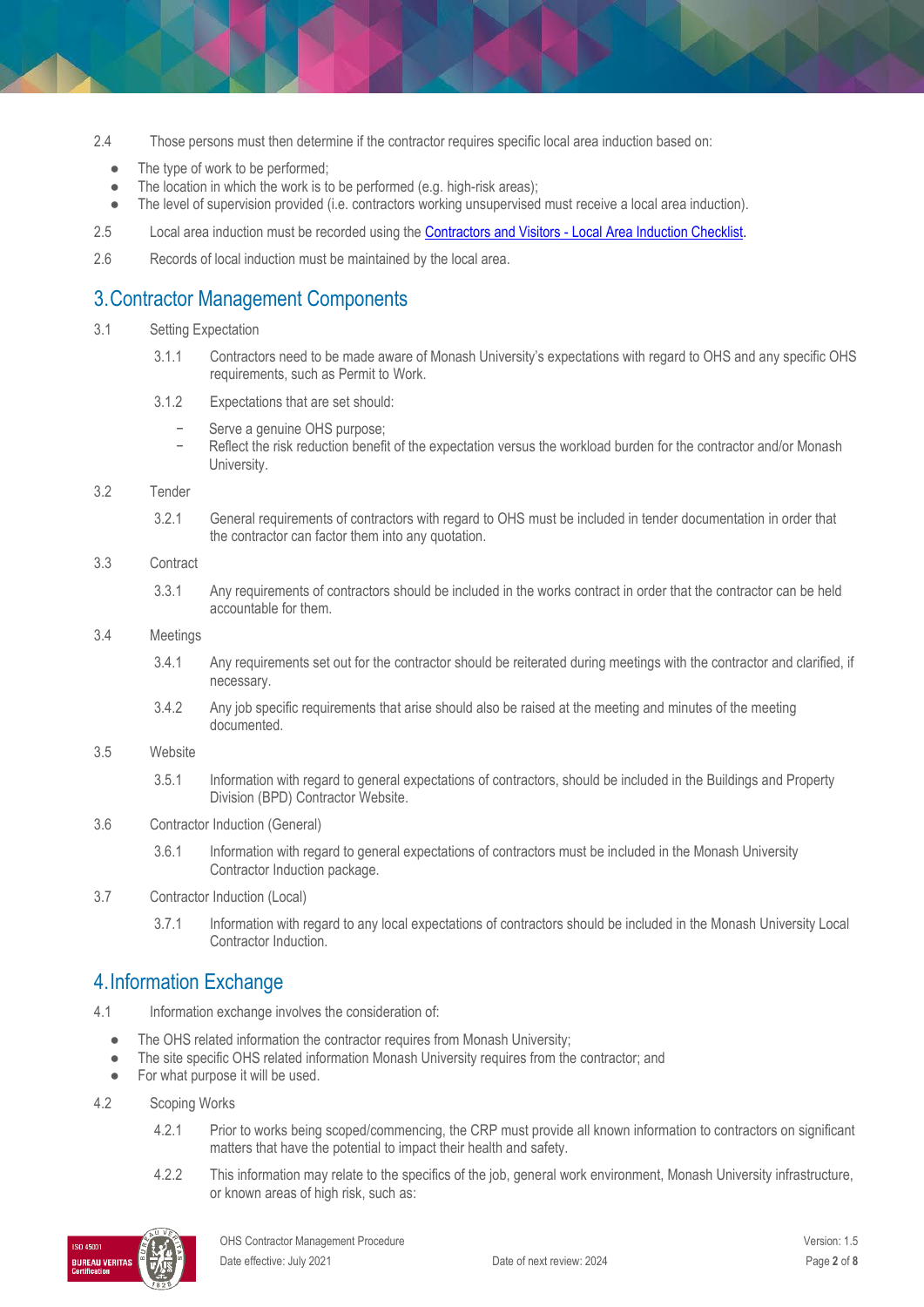- − What needs to be done to achieve the required outcome?
- What are the key activities required to perform the task?
- Where is the task to be undertaken, including:
- Risks associated with the work activities and/or work environment, e.g. sensitive equipment or controlled environments;
- Location of any asbestos containing materials;
- Working at height;
- Confined Space entry required;
- High student populations or on-campus residential areas;
- Other works in the vicinity; and
- Any regulatory or licensing implications, e.g. certified facilities that require notification to the Monash Research Office (MRO).
- 4.2.3 Consideration must be given to how Monash University may impact the Contractor and the Contractor's impact to Monash University, in relation to OHS. Some examples are listed below;
- 4.2.4 Impact by Monash University;
	- − Adequate access provisions;
	- Location of the job; and
	- − Restrictions due to site/occupants/Monash residents/adjacent operations (e.g. research).
- 4.2.5 Impact by Contractor:
	- − Noise;<br>− Noise;
	- − Dust; and
	- − Closures of areas.
- 4.2.6 Basic information relating to hazards and significant risks associated with the works must be included in the scope of works at tender, to the extent they are known at the time.
- 4.2.7 This will enable the contractor to submit a realistic quote that incorporates appropriate safety requirements.
- 4.2.8 At this point 'higher level' information such as the contractor's OHS management system and generic safe work method statements (SWMSs) may be sought. These can provide a level of confidence in the contractor but may not address the specific risks associated with the work.
- 4.2.9 For particular higher risk work activities, the CRP must require specific information as to how the work is intended to be conducted safely (apart from works within a closed-site). This will typically be in the form of a Safe Work Method Statement that specifically addresses the higher risk activities to be conducted and the risk controls to be implemented. This may require site meetings prior to the works commencing to gain an understanding of the risks from both sides. The level of risk involved in the works is a major factor in determining the extent to which a contractor should be required to document those risks and the intended measures to mitigate them.

# 5.Evaluation

- 5.1 If a contractor is required to provide information to the CRP then the information provided must be evaluated, if it is to serve any useful purpose.
	- 5.1.1 Information to be considered includes:
		- Who is competent, to the extent that is reasonable, to evaluate the site-specific information?
		- Does the information provided demonstrate a commitment to ensuring a safe work environment and demonstrate how they intend to do this?
		- Does the intended method of work control the risks, as far as reasonably practicable?
- 5.2 Competency
	- 5.2.1 The person evaluating the information should be competent to do so, taking into account the nature of the works and the risks involved. Competency may be determined based on trade experience, job training or previous experience in assessing risk.

#### 5.3 Evaluation Process

5.3.1 Any intended methods of work, from a safety perspective, should be taken into consideration when deciding to whom to award the contract, especially as these may affect the cost of the works and therefore the quote.

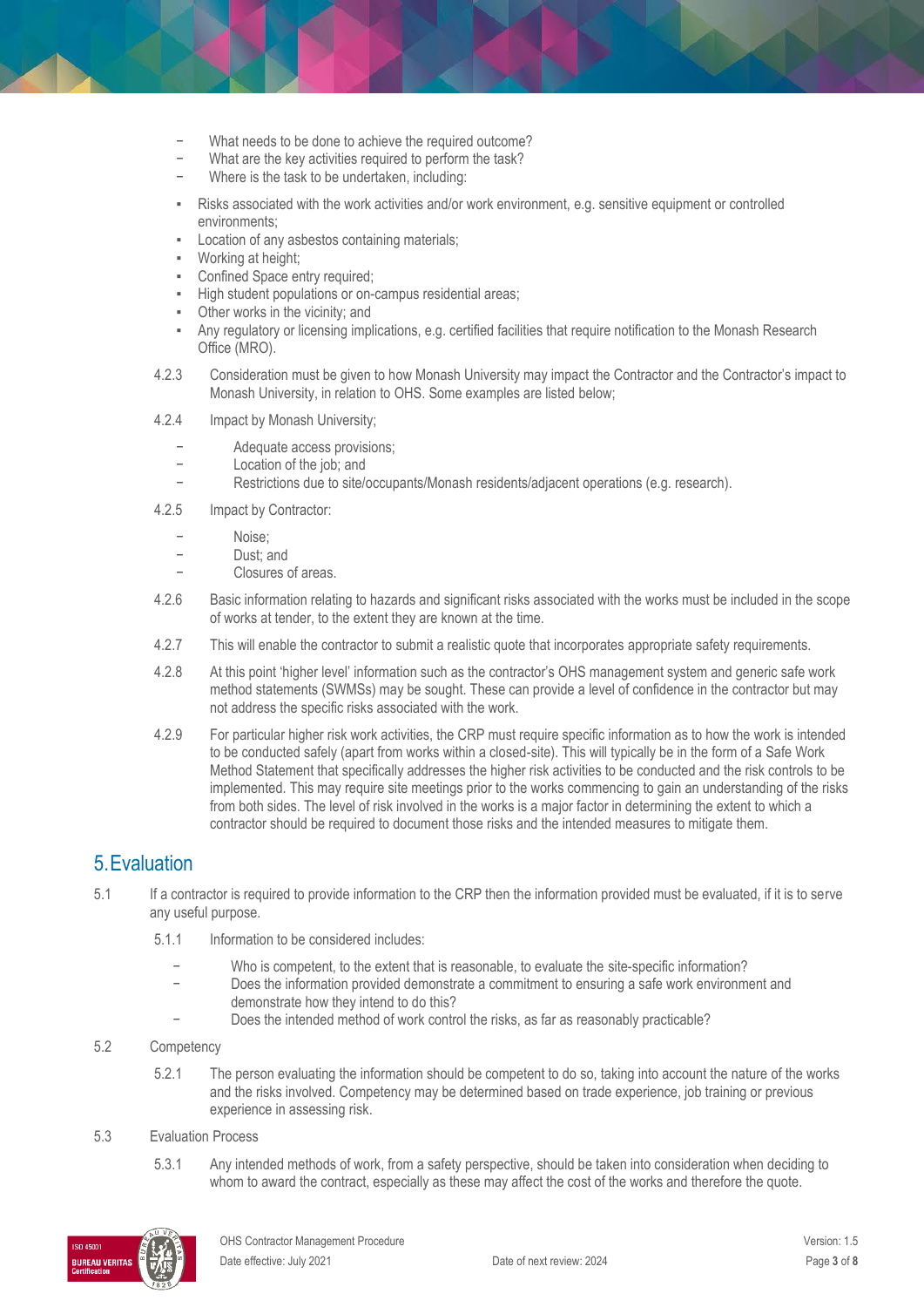- 5.3.2 Any job specific information provided (Safe Work Method Statement) must be evaluated, to the extent that it is reasonably practicable for Monash University to do so.
- 5.3.3 Monash University is not required to demonstrate technical expertise when evaluating the information, but our resources do enable us to review the information from a general safety perspective. Advice should be sought from OH&S or other suitably qualified persons.
- 5.3.4 Any concerns identified with the intended works must be brought to the attention of the contractor for their consideration.
- 5.3.5 Monash University may not dictate how the works must be conducted but can decide to cancel the work if deemed appropriate to do so.

### 6.Monitoring

- 6.1 A monitoring program of contracted works must be developed to assess contractor adherence to safe work practice and any requirements that were placed upon the contractor by Monash University.
- 6.2 Information to consider includes the:
	- Level and frequency of monitoring;
	- Contractor adhering to the scope of works; and
	- Work being conducted is in a safe manner
- 6.3 Job/Contractor Monitoring
	- A monitoring regime for contracted works must be determined that considers:
		- The number of contractors to be monitored:
		- − Level of risk;
		- − Performance confidence in each contractor;
		- − Coverage across contractors;
		- − Resourcing;
		- − Monitoring shall be undertaken by Monash University persons 'competent' to do so. Competency may be enhanced by the provision of monitoring tools/checklists;
		- − Monash University is not required to demonstrate technical expertise when monitoring works. Advice must be sought from OH&S or other suitably qualified persons;
		- − All concerns identified with the works must be brought to the attention of the contractor for their deliberation; and
		- − Any monitoring program developed, tools/checklists, issues observed and recommendations for action must be recorded

### 7.Review

- 7.1 The performance of the contractor and management of the contract must be reviewed, to the extent that it is reasonable to do so. This will enable contractor accountability, learnings to be identified/shared and continual improvement of contractor performance and Monash University processes.
- 7.2 Information to consider includes:
	- Contractor performance and compliance with Monash University requirements;
	- How evidence of performance should be recorded and presented to the contractor; and
	- Was the contract managed well?
- 7.3 Any review process must include, and not be limited to:
	- Findings from any monitoring conducted;
	- Reported incidents; and
	- External audit findings.
- 7.4 Written documentation must include:
	- Information presented to the contractor;
	- All agreed actions to be implemented; and
	- Process outcomes.
- 7.5 The review process may also include discussion and action on any punitive measures deemed necessary.

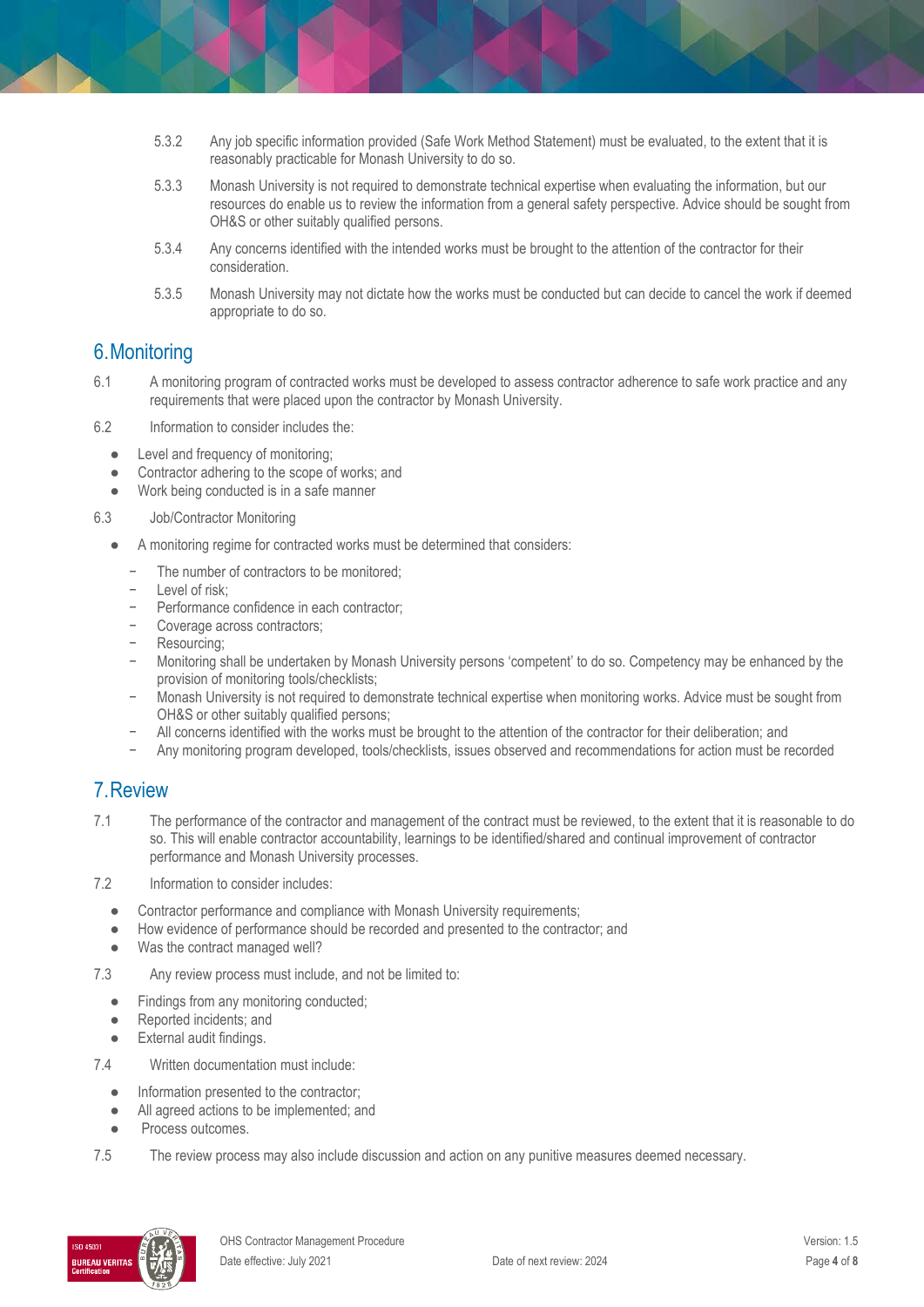7.6 Performance review documentation of the contractor can also be used as evidence when determining the performance confidence in the contractor for future engagements.

### 8.General

- 8.1 Task Creep
	- 8.1.1 During the course of many contracts the scope of the works may change as unexpected situations arise.
	- 8.1.2 In the event that work outside of the original scope is required to be undertaken then the 'new' work must also be assessed in line with this procedure.

#### 8.2 High risk works

- 8.2.1 The advice of OH&S (or a suitably qualified external person) must be sought in the event that the contracted work may involve any of the following but is not limited to:
	- Prescribed activities (e.g. Working at height; Confined space entry; Earthworks, Hot works);
	- − Asbestos;
	- Significant disruption to emergency systems; or
	- − Electrical work in a hazardous zone area.

#### 8.3 Emergency preparedness

8.3.1 The CRP is responsible, prior to the works commencing, for ensuring that health and safety in an emergency is able to be effectively managed and reviewed during the contract. This includes any Monash University changes to emergency response provisions for the site and any adjacent affected areas.

Prior to implementing any changes that affect Monash University emergency preparedness, contractors must consult with:

- − CRP
- − Affected Building/Floor Wardens
- − Affected staff/students
- **Security**

## 9.Responsibility for Implementation

- 9.1 A comprehensive list of OHS responsibilities is provided in the document OHS Roles, [Responsibilities](https://publicpolicydms.monash.edu/Monash/documents/1935644) and Committees [Procedure.](https://www.monash.edu/__data/assets/pdf_file/0005/129614/OHS-roles-responsibilities-and-committees-procedure.pdf) A summary of the specific responsibilities relevant to Contractor Management is provided below.
	- 9.1.1 **Head of Academic/Administrative Unit**: It is the responsibility of the head of academic/administrative unit to ensure that procedures and systems are in place in their area to manage all contractors they engage effectively.
	- 9.1.2 **Contractor Responsible Person (CRP)**: To the extent that is reasonably practicable, the CRP is responsible for:
	- Overseeing the contracted works for the duration of the works;
	- Ensuring that significant hazards/risks associated with the works have been determined and that adequate controls measures are implemented by the contractor;
	- Ensuring that contractor inductions and other site/job specific preparation requirements are in place before works commence;
	- Ensuring that works are monitored to the extent that is reasonable.
		- 9.1.3 **Contractors and Sub-Contractors:** To ensure, so far as is reasonably practicable, that work over which the contractor/sub-contractor has management and control, is undertaken in a manner that is as safe and without risk to health.

## 10. Tools

10.1 The following tools are associated with this procedure:

Contractors and Visitors - [Local Area Induction Checklist.](https://www.monash.edu/__data/assets/word_doc/0011/122897/induct-contractor-visitor.docx)

# 11. Records

11.1 Refer to [OHS Records Managements Procedure](https://publicpolicydms.monash.edu/Monash/documents/1935642)

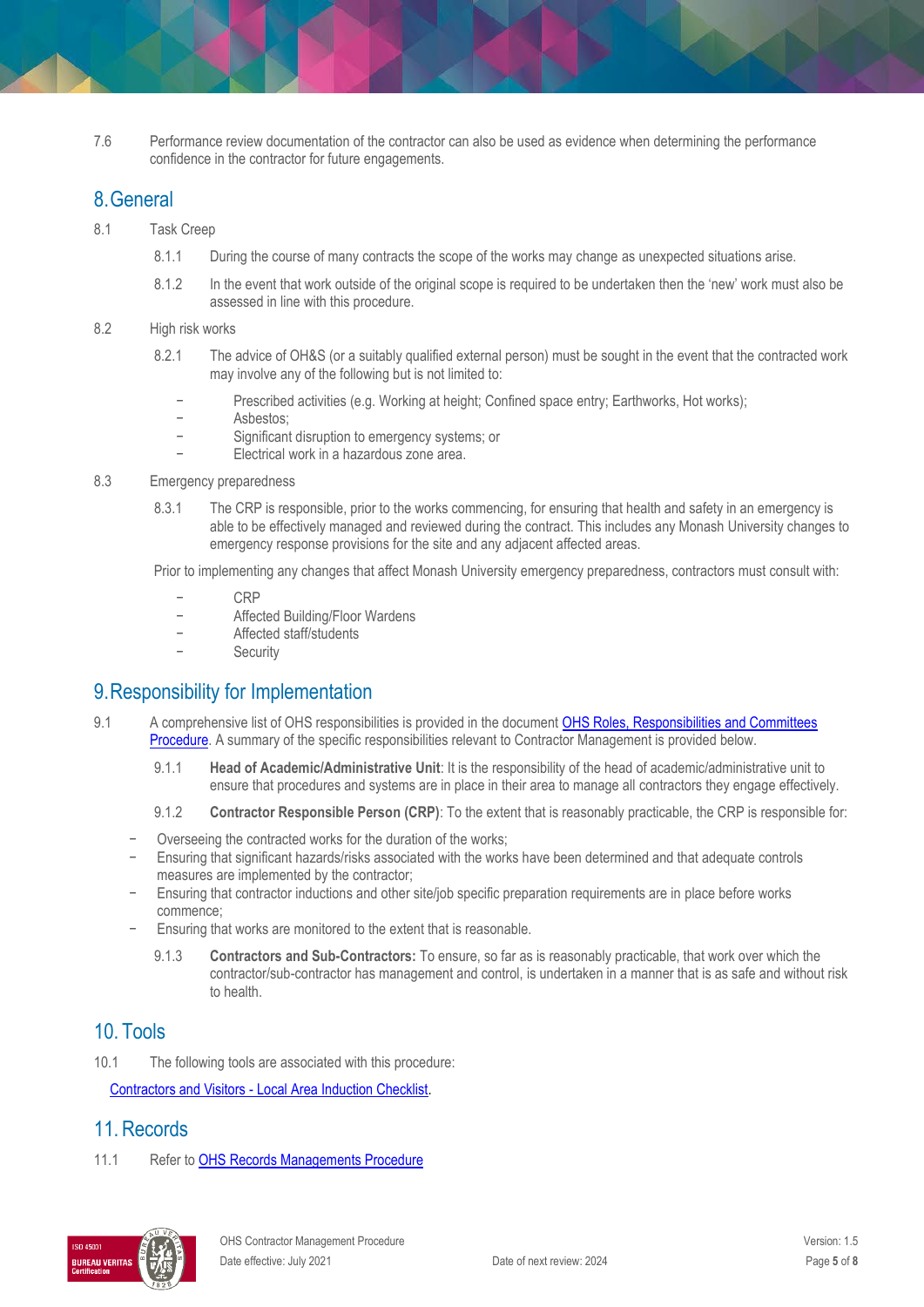# **DEFINITIONS**

A comprehensive list of definitions is provided in the Definitions tool. Definitions specific to this procedure are provided below.

| <b>Key word</b>                                  | <b>Definition</b>                                                                                                                                                                                                                                                                                                                                                                                                                                                                                                                 |
|--------------------------------------------------|-----------------------------------------------------------------------------------------------------------------------------------------------------------------------------------------------------------------------------------------------------------------------------------------------------------------------------------------------------------------------------------------------------------------------------------------------------------------------------------------------------------------------------------|
| <b>Closed Site</b>                               | A construction site where works to be conducted exceed \$350k and where a Principal Contractor has<br>been appointed by Monash University and:<br>• The site has solid hoarding/fence/walls with a lockable door or gate and all works are contained<br>within this perimeter;<br>• There is a site office where all staff entering or leaving the site are required to register daily; and<br>• The site has nominated or onsite amenities.                                                                                      |
| Contractor                                       | Any person or business engaged by Monash University who enters into a contractual arrangement to<br>conduct work for Monash University, but whose primary employer is not Monash University.                                                                                                                                                                                                                                                                                                                                      |
| <b>Contractor Management</b>                     | The process of managing work that is outsourced by Monash University. In the context of this<br>procedure 'contractor management' relates to OHS.                                                                                                                                                                                                                                                                                                                                                                                 |
| <b>Contractor Responsible</b><br>Person (CRP)    | The Monash University staff member/s responsible for engaging and/or supervising a contractor to<br>complete works at Monash University sites.                                                                                                                                                                                                                                                                                                                                                                                    |
| <b>Contract Scoping</b>                          | The assessment of the expected extent and nature of services, products and materials that will be<br>required to result in a completed project and any safety issues associated with the task.                                                                                                                                                                                                                                                                                                                                    |
| Performance Confidence<br>(evidence-based trust) | The level of confidence that can be attributed to a contractor to perform works in a safe<br>manner, determined by evidence from past performance and experience.<br>Evidence may include:<br>· Documented reviews of previous performance;<br>• Extent of previous engagements;<br>· Incident/injury statistics; or<br>· References.                                                                                                                                                                                             |
| Preferred list of contractors                    | Contractors that have successfully undertaken a formal application/tender process to provide services<br>for Monash University for a fixed-term.<br>These contractors may be engaged to perform works that are relatively short in duration and 'low' cost<br>but on a frequent basis.                                                                                                                                                                                                                                            |
| <b>Principal (Head) Contractor</b>               | A contractor who has been engaged directly by Monash University to conduct work, provide a service,<br>or fulfill the requirements of a contractual agreement.                                                                                                                                                                                                                                                                                                                                                                    |
| <b>Physical Work</b>                             | All works of a 'physical' nature that involve maintenance, servicing, installation, testing, repair,<br>refurbishment or renovation.                                                                                                                                                                                                                                                                                                                                                                                              |
| Reasonable expectation                           | 'Reasonable Expectation' is determined by a number of factors.<br>1. Primary Factors:<br>• The level of OHS risk associated with the contracted works, and<br>• The level of management and control Monash University has over the work/work site.<br>2. Secondary factors that also need to be considered include:<br>· Duration of work;<br>· Cost of work;<br>• The contractor's familiarity with the work/environment;<br>· Performance confidence (evidence-based trust);<br>• The resources available to Monash University. |
| Sub-contractor                                   | Any person engaged by the Principal contractor to assist with the agreed works. Any person<br>subsequently engaged by these persons to assist is also deemed to be a sub-contractor.                                                                                                                                                                                                                                                                                                                                              |
| Suitably qualified person                        | Person who can demonstrate that, through their experience, knowledge, qualifications and/or skills,<br>they are competent to assess the specific contracted works (from an OHS perspective) to the extent<br>that is considered reasonable for those particular works.                                                                                                                                                                                                                                                            |

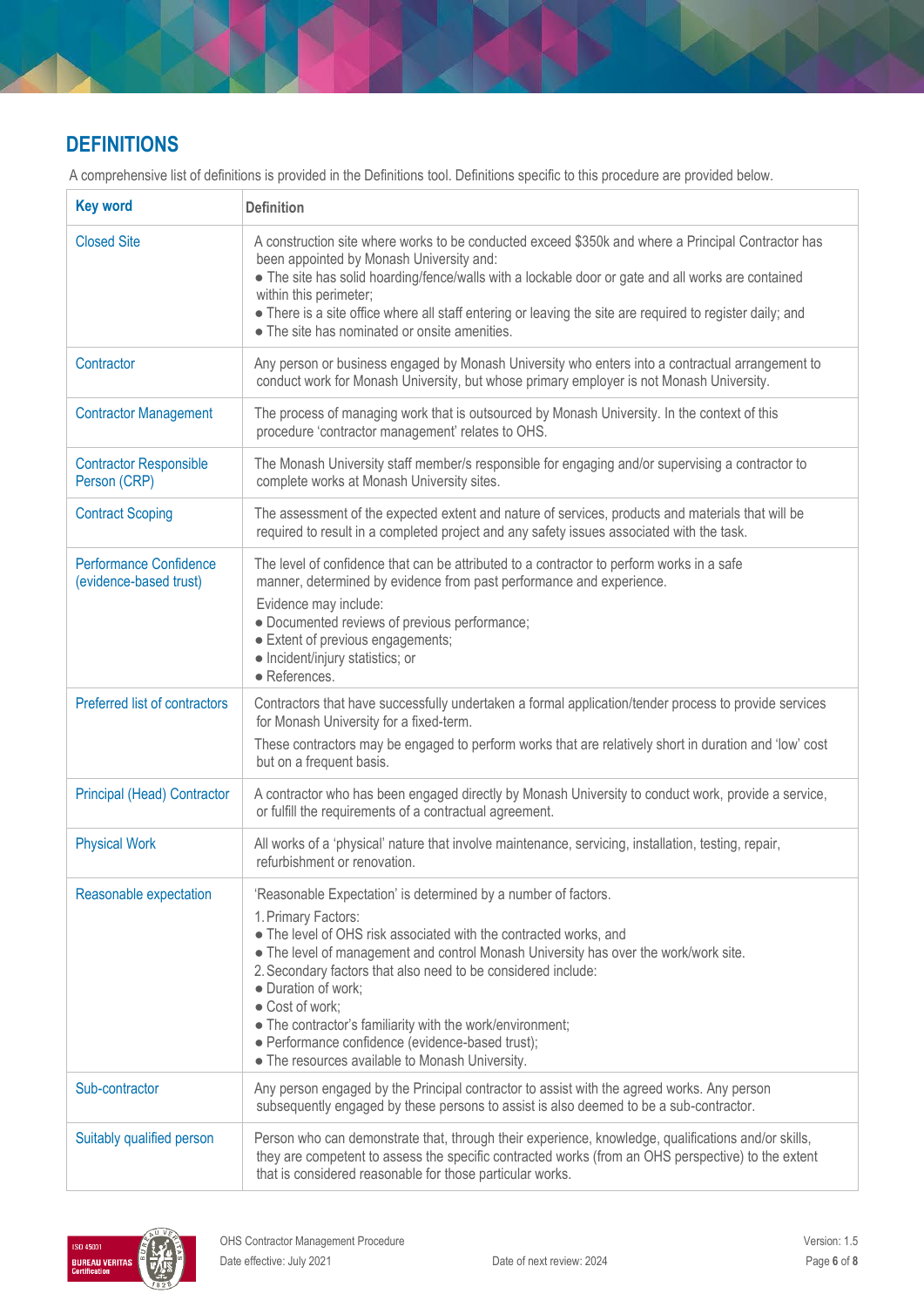| Task creep | A situation where "the task is set, but to achieve the agreed outcome, more work is required than what |
|------------|--------------------------------------------------------------------------------------------------------|
|            | the employer and contractor had originally agreed on" (WorkSafe Victoria, 2011).                       |

#### **GOVERNANCE**

| <b>Parent policy</b>         | <b>OHS&amp;W Policy</b>                                                                                                   |
|------------------------------|---------------------------------------------------------------------------------------------------------------------------|
| <b>Supporting procedures</b> | <b>OHS Roles, Responsibilities and Committees Procedure</b>                                                               |
|                              | <b>OHS Records Managements Procedure</b>                                                                                  |
| <b>Supporting schedules</b>  | N/A                                                                                                                       |
| <b>Associated procedures</b> | <b>Australian and International Standards</b>                                                                             |
|                              | ISO 45001:2018 Occupational Health and Safety Management Systems                                                          |
| <b>Related legislation</b>   | Accident Compensation Act 1985 (Vic) Dangerous Goods Act 1985 (Vic) Environment Protection Act 1970<br>(Vic)              |
|                              | Equipment (Public Safety) (Incident Notification) Regulations 1997 (Vic) Occupational Health and Safety Act<br>2004 (Vic) |
|                              | Occupational Health and Safety Regulations 2017 (Vic)                                                                     |
| Category                     | Operational                                                                                                               |
| Approval                     | Chief Operating Officer & Senior Vice-President                                                                           |
|                              | 5 July 2021                                                                                                               |
| Endorsement                  | Monash University OHS Committee                                                                                           |
|                              | 15 June 2021                                                                                                              |
| Procedure owner              | Health, Safety and Wellbeing Manager                                                                                      |
| Date effective               | <b>July 2021</b>                                                                                                          |
| <b>Review date</b>           | 2024                                                                                                                      |
| <b>Version</b>               | 1.5 (Minor amendments effective 17 December 2021)                                                                         |
| <b>Content enquiries</b>     | ohshelpline@monash.edu                                                                                                    |

### **DOCUMENT HISTORY**

| <b>Version</b> | <b>Date Approved</b> | <b>Changes made to document</b>                                                                                                                                                                                                                                                                                                                                                                                                                        |
|----------------|----------------------|--------------------------------------------------------------------------------------------------------------------------------------------------------------------------------------------------------------------------------------------------------------------------------------------------------------------------------------------------------------------------------------------------------------------------------------------------------|
|                | March 2018           | Contractor Management Procedure, v1                                                                                                                                                                                                                                                                                                                                                                                                                    |
| 1.1            | <b>July 2020</b>     | 1. Clarified the requirements for local area induction in relation to contractors.<br>2. Added link to the Contractors and Visitors - Local Area Induction Checklist.<br>3. Removed reference to BEIMS and updated with reference to Sine Workflows as the record<br>management system for contractor inductions.<br>4. Added a "Tools" section.<br>5. Added references to OHS procedures cited in this document.<br>Updated Certification logo.<br>6. |
| 1.2            | <b>July 2021</b>     | Added wording in the Procedure Statement to include reference for outsourced functions.<br>Updated hyperlinks                                                                                                                                                                                                                                                                                                                                          |